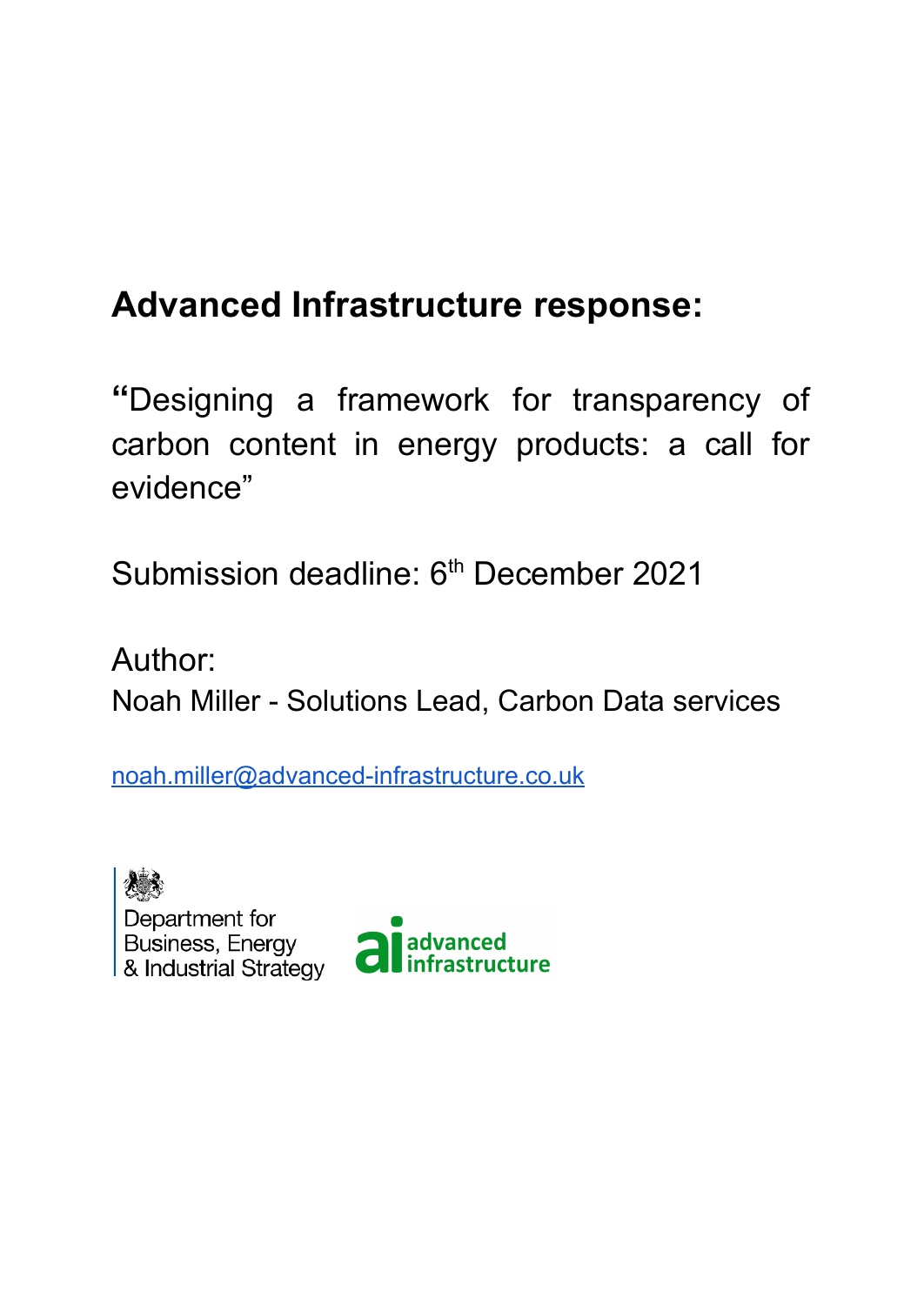

## **Advanced Infrastructure**

Advanced Infrastructure is a Cambridge based company focussed on emissions from electricity consumption (falling under the GHG protocol Scope 2). We are working to create a greener and fairer energy system in the UK using big data and machine learning to trace energy flows, utilising a digital twin of the energy system. We are able to calculate carbon impact much more accurately than most current methods, and find actionable insights for organisations interested in reducing their carbon emissions by utilising the power of granular energy data.

We work with DNOs, local authorities and sustainability consultancies as well as both large and small corporations covering many industries including technology, energy, communications, retail, industrial, transport and housing.

We are also proud to work with not-for-profits such as EnergyTag and Energy Unlocked to encourage best practices and seek regulatory change to build a more sustainable electricity market.

The views expressed in this document are prepared by the author on behalf of Advanced Infrastructure.

**We are happy for these views to be published with attribution, and would like to be contacted when the consultation response is published with the outcome.**

**Advanced Infrastructure would like to be involved in the continuing process of this consultation and ongoing project to design and regulate a new, fair and transparent framework for carbon content in energy products.**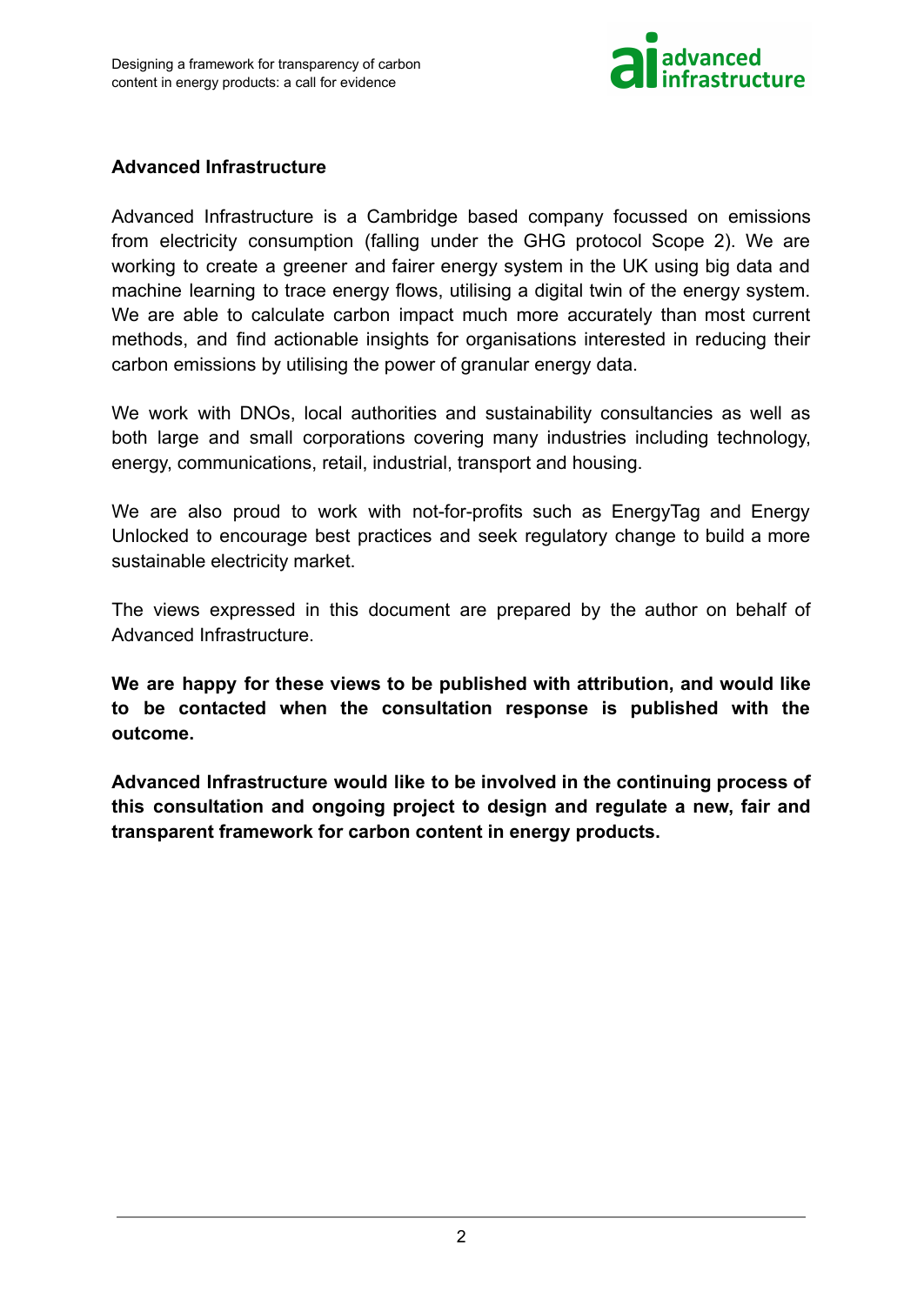

# **Q1. Does the current approach of retrospective annualised matching (using REGO certificates) provide a sufficient level of consumer transparency?**

No. The current approach fails to take into account the time of generation and time of consumption of power, as well as the place of generation and place of consumption. The increasing renewable penetration into the UK electricity grid results in massive variability of the carbon intensity (the amount of  $CO<sub>2</sub>$  equivalent produced per kWh of power generated) of the grid across both time and location. This inaccuracy is hidden within the current system of retrospective annualised matching, meaning that consumers are unaware of the full extent of their emissions, and are unable to combat these emissions effectively.

## 1.1 Variability in Time



Figure 1 showing the variability in real time national emission factor (gCO<sub>2</sub> equivalent / kWh) averages by half hour time period, when compared to the static yearly average. The static average hides large fluctuations and therefore gives an inaccurate accounting of carbon emitted.<sup>1</sup>

<sup>&</sup>lt;sup>1</sup> Data from National Grid ESO via Carbon Intensity API <https://carbonintensity.org.uk/>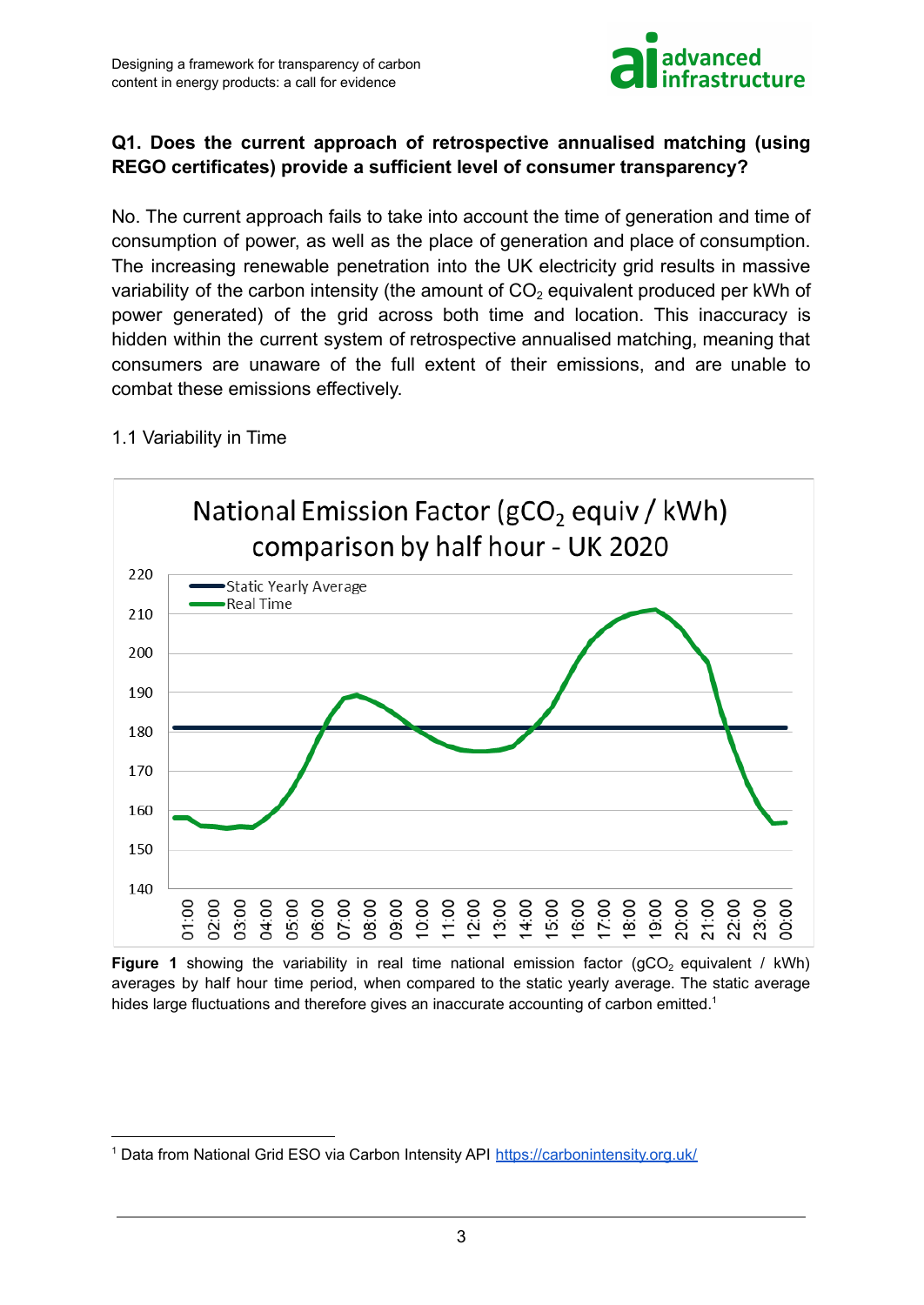



**Figure 2** showing the variability in real time national emission factor ( $qCO<sub>2</sub>$  equivalent / kWh) averages by month, when compared to the static yearly average. Again the static average hides huge fluctuations in carbon intensity and therefore carbon emitted. $2$ 

As can be seen from **Figure 1 & 2** there are large fluctuations in carbon intensity over both a 24 hour period, and over a year. This is to be expected due to the variability of renewable energy producing assets and their seasonality, e.g. May 2020 was the "sunniest month on record" which therefore increased solar production and reduced the overall grid emissionality.<sup>3</sup> Similarly offshore wind generation peaks in the spring and Autumn months, driving down the carbon intensity of the grid.<sup>4</sup> The hour by hour carbon intensity figure drops overnight due to a lessening of demand, allowing the nuclear baseload of the UK to play a proportionally larger role.

Under the current system of retrospectively annualised matching, there is no connection between when the power is generated that creates the certificate, and when the power is used that is offset by the certificate. Thus, during times of peak

<sup>3</sup> Met Office

<sup>2</sup> Data from National Grid ESO via Carbon Intensity API <https://carbonintensity.org.uk/>

[https://www.metoffice.gov.uk/about-us/press-office/news/weather-and-climate/2020/2020-spring-and](https://www.metoffice.gov.uk/about-us/press-office/news/weather-and-climate/2020/2020-spring-and-may-stats)[may-stats](https://www.metoffice.gov.uk/about-us/press-office/news/weather-and-climate/2020/2020-spring-and-may-stats)

<sup>4</sup> Potisomporn. P, Vogel. C.**Spatial and temporal variability characteristics of offshore wind energy in the United Kingdom.** 2021. <https://doi.org/10.1002/we.2685>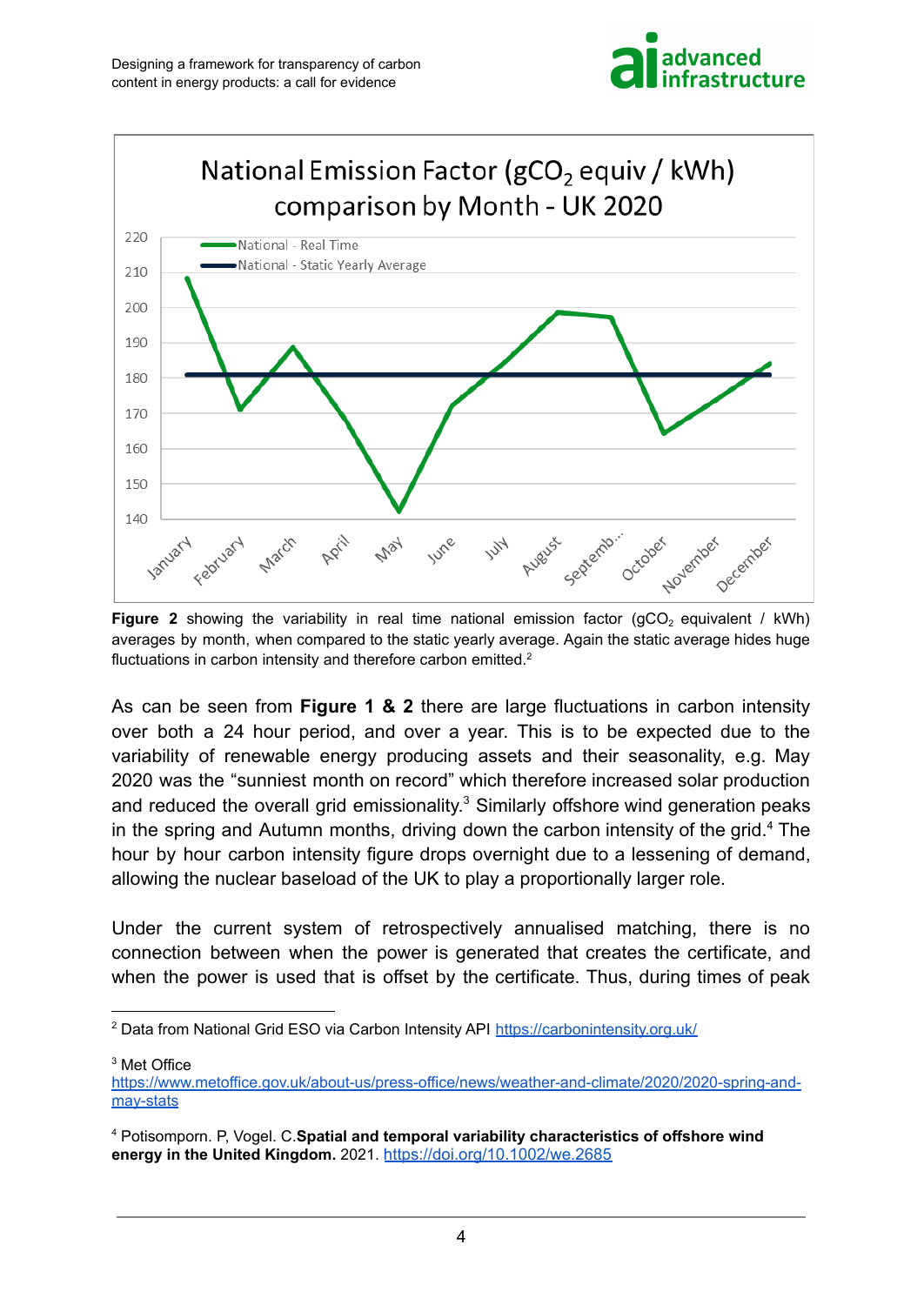

renewable energy supply, (e.g. solar PV in May 2020) the majority of the certificates are generated and the price for those certificates is lowest. These certificates are then used to offset power consumed in the peak carbon intensity hours. This miss-match means that using the average grid emissionality, up to one third of the carbon generated by using power during that time is not offset at all. **Figure 3.**



**Figure 3.** One third of the carbon emitted is not offset by using a certificate that isn't matched by time, which is common practice under the current retrospective annualised carbon accounting system.

#### 1.2 Variability in Space

The same problem exists when comparing the carbon intensity of different areas in the UK. Whilst there is some transfer of power between regions, the grid is often constrained, particularly on certain key boundaries (e.g. South Scotland and Northern England). In general power is consumed within the region or neighbouring regions of its generation.<sup>5</sup> However, there is again huge fluctuation in carbon intensity of the grid in different regions of the UK, over different periods of the day, **Figure 4**, and year, **Figure 5.** This is due to the siting of renewable generation assets, the weather systems that affect these assets, the placement of thermal and nuclear generation.

<sup>&</sup>lt;sup>5</sup> AI internal calculations and National Grid ESO <https://carbonintensity.org.uk/>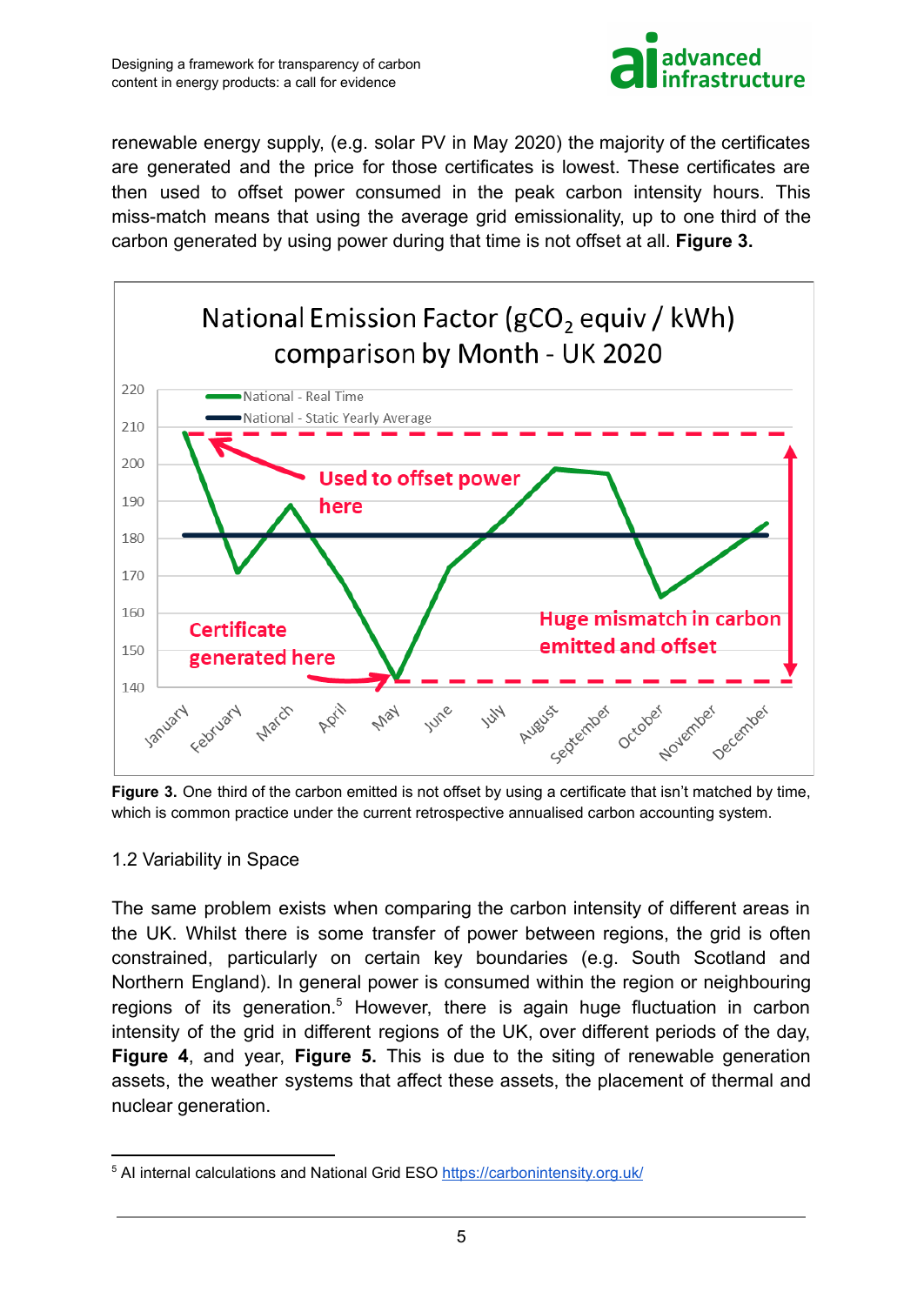

Again, the current system allows certificates generated in areas of high renewable generation, and therefore low carbon intensity to be used to offset power in areas of high carbon intensity with no consequences, other than a mismatch of carbon emitted and carbon offset.



**Figure 4**. A comparison of carbon intensity across regions in the UK by half hour, showing up to a seven fold difference between regions during peak periods.<sup>6</sup>

<sup>&</sup>lt;sup>6</sup> Data from National Grid ESO via Carbon Intensity API <https://carbonintensity.org.uk/>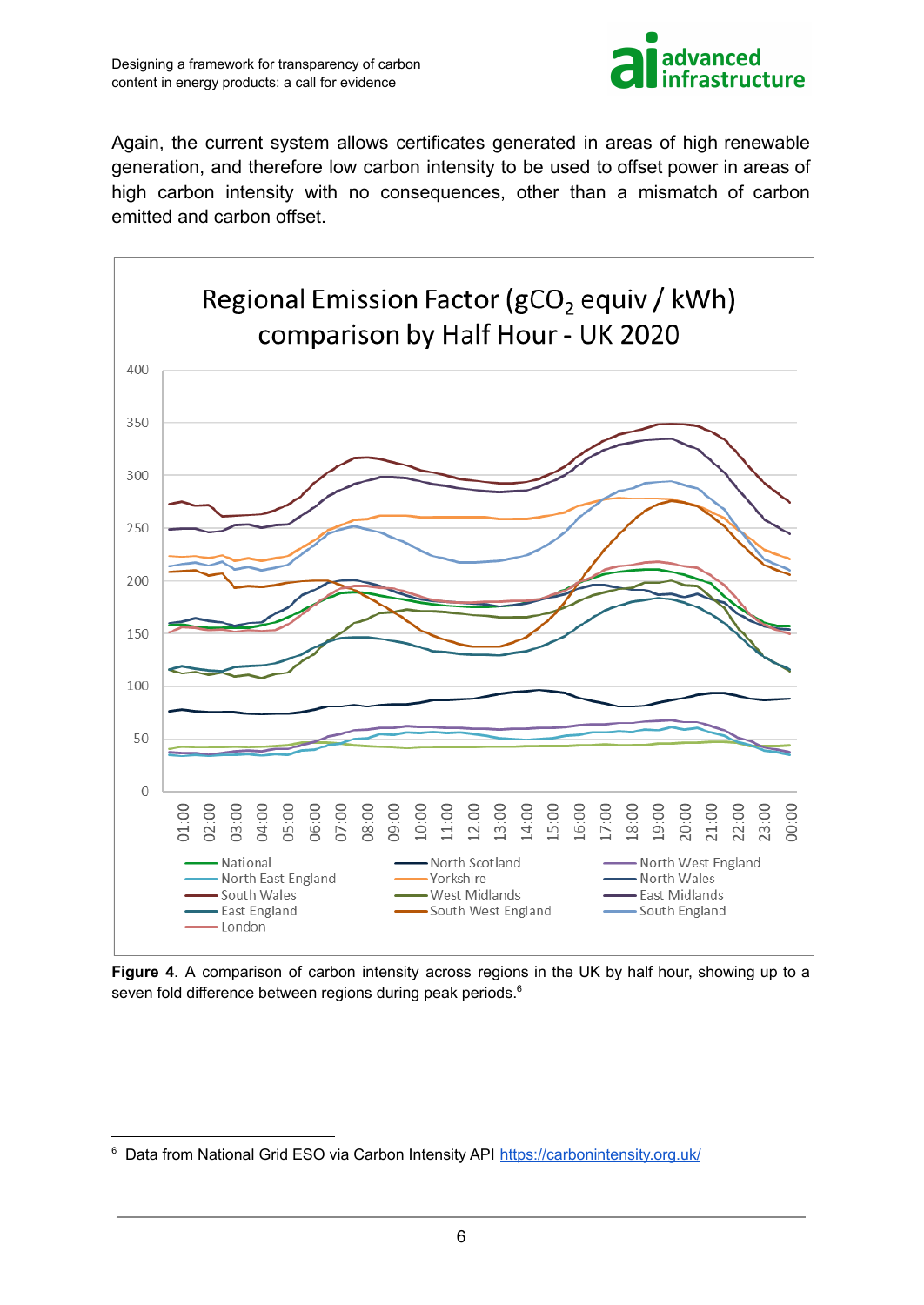



**Figure 5**. A comparison of carbon intensity across regions in the UK by month, showing up to a eight fold difference between regions during peak periods.<sup>7</sup>

Similarly to the example shown in **Figure 3** the lack of connection between location of generation and location of consumption makes the carbon offsetting potential of certificates much weaker and harms the consumer in several ways.

<sup>&</sup>lt;sup>7</sup> Data from National Grid ESO via Carbon Intensity API <https://carbonintensity.org.uk/>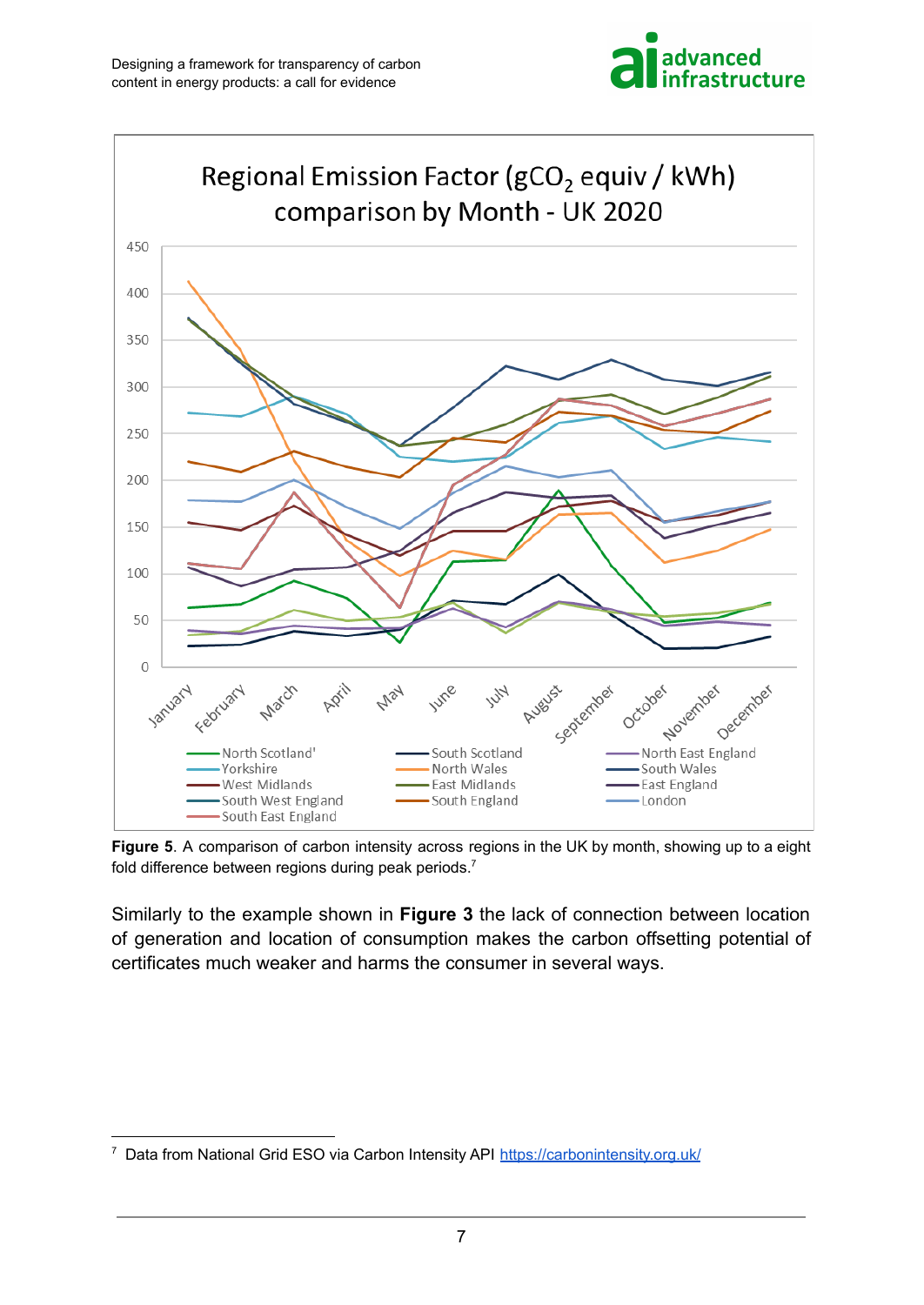

#### 1.3 Why does this matter?

These mismatches create several problems, all of which hurt the consumer and the environment:

- 1. Carbon emissions are hidden from view, meaning their environmental impact is not offset.
- 2. There is no incentive for consumers to change their behaviour to consume during lower carbon times as every hour costs the same to offset.
- 3. There is no way to differentiate between suppliers who are providing genuine low carbon energy over long periods vs those who are using cheap offsets that don't align with demand.
- 4. There is no incentive for suppliers to improve the renewable energy production capability of areas with high carbon emissions or to cater for time periods of high carbon emissions.

When considering the requirements for future energy products, both the time of generation and the location of generation must be connected to the time and location of the energy consumed and offset. There has to be an incentive for providers, suppliers and consumers all to reduce carbon emissions at peak times, not just when the average emissionality of the grid is already very low, in order to reduce carbon emitted into the atmosphere. The current system does not do this.

## **Q2. Can you provide any evidence on your commercial experiences with PPAs for renewable energy? For example – availability, commercial competitiveness etc.**

Physical PPAs are a well documented way for developers to secure funding for renewable asset deployment, guaranteeing a certain level of income for enough years to make finance the project viable. However, beyond these physical PPAs there are a large number of different types of PPA agreements, including synthetic or virtual PPAs and into even less connected agreements. Due to the highly varied nature and huge complexity of these agreements not all of them can be shown to have a high level of additionality (i.e. how much they have made extra renewable energy generation possible) and those that become less connected between the power generation and the power delivery can start to loose their sustainability shine, much like unbundled RECs.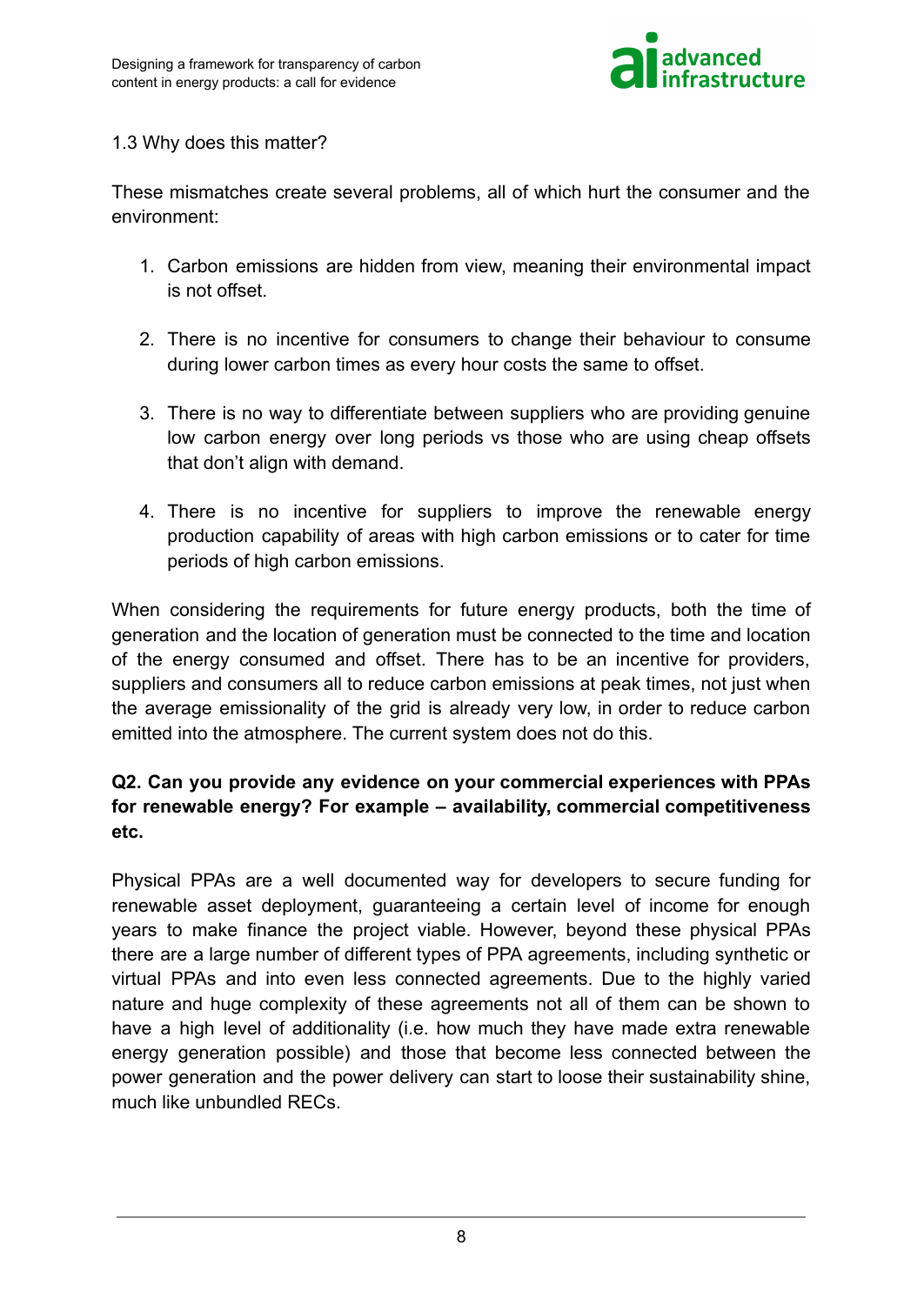

## **Q3. Can you provide any evidence on operational issues or other challenges that may materially limit a supplier's ability to offer PPA backed green electricity tariffs? For example, how do you balance forecasting of consumers usage vs the need to settle on a half hourly basis?**

There are several obstacles that will limit a suppliers ability to offer sustainable PPA backed green electricity tariffs;

- 1. The availability of high quality PPAs and amount of renewable energy generation is not high enough in the UK.
- 2. The variability of renewable energy generation assets, based on uncontrollable variables such as weather, means that without hugely increased flexibility provisions within the grid, fully PPA backed green electricity will be impossible.
- 3. Consumer behaviour is often apathetic to the needs of the supplier, regardless of sustainability outcomes.

Based on this it seems highly unlikely that 24/7 green energy could be achieved in the UK using only PPAs, due to the lack of availability of renewable energy as well as the detrimental effect this would have on grid stability.

# **Q4. Can you provide any insights or evidence as to the role REGO certificates play in financing and commercial decision making?**

On the side of renewable asset financing, currently REGO certificates play little role in financing and commercial decision making, as they are too cheap to impact future planning. There is significant evidence that in their current state they have little to no additionality. **<sup>8</sup>** This hurts both the consumers that believe through using REGO backed green energy they are having a measurable green impact and does little to increase the availability of renewable energy.

This does not have to be the case. EnergyTag, the global not for profit organisation dedicated to building a better certificate system which links the certificates to the time and location of production, makes a compelling argument that by doing this the scarcity of certificates, particularly those most attractive to the consumer (created during times of peak demand, rather than times of peak supply) will be far greater and therefore these premium certificates will be more expensive. In this scenario the

<sup>8</sup> <https://www.bccas.business-school.ed.ac.uk/impact-and-collaboration/renewable-energy-purchasing/>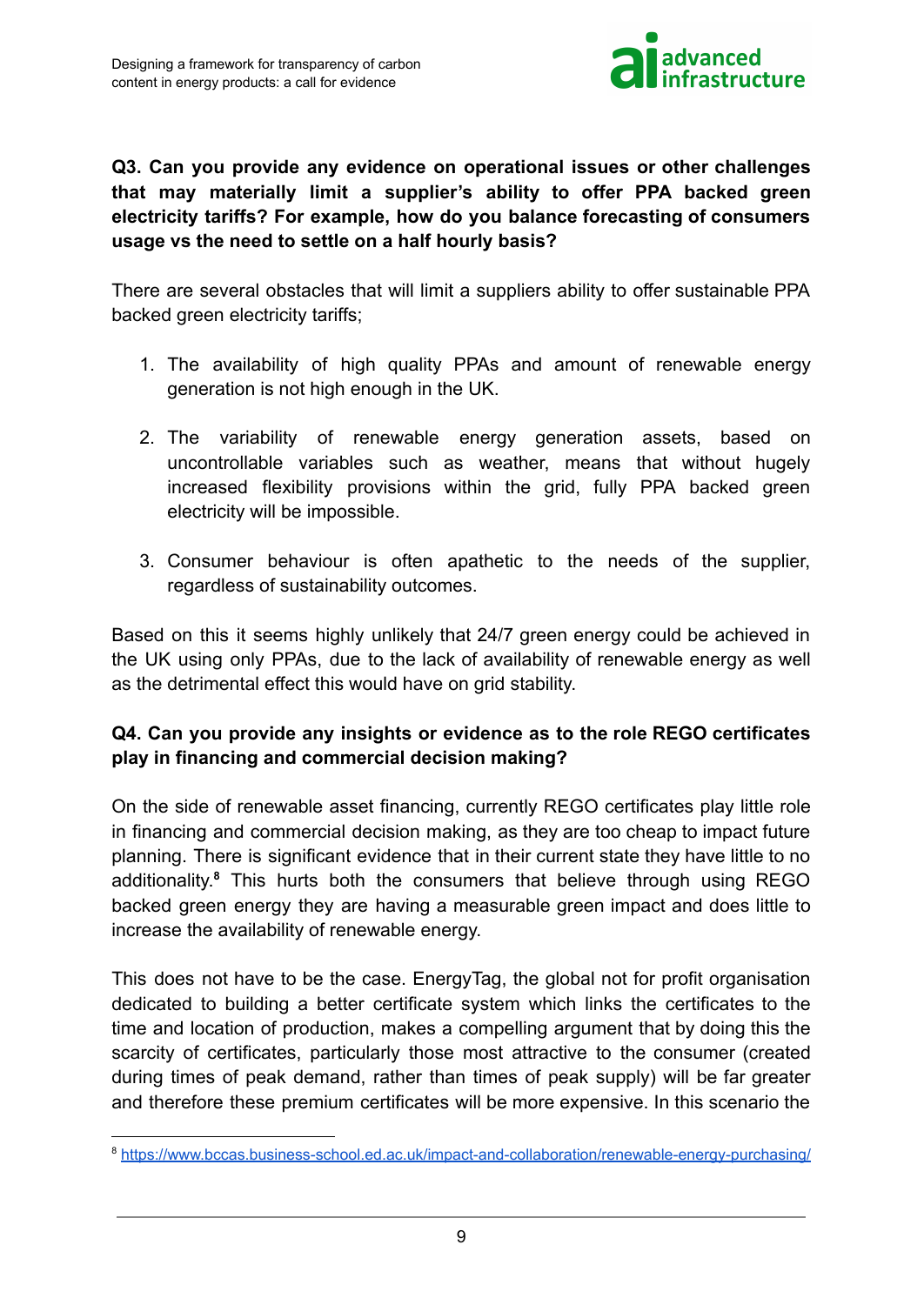

price of REGO certificates would then be high enough, and the risk associated with them low enough that they could start to play a role in project financing.

It is undoubtedly true that in a market where REGO certificates are linked to their production time/location and have to be cancelled in a similar scenario, the scarcity of these certificates would be greater and this should lead to a higher price of certificates and a greater overall offsetting of carbon. However, it is unclear the extent to which this price increase will be enough to play a role in project financing, and it is highly likely that it will take many years for the market of this new certificates market to mature to the extent that they can be used in this manner.

## **Q5. How can green tariffs be regulated to enable consumer choice to drive additional investment in low carbon electricity generation?**

The language around renewable energy is complex to the point that many industry professionals regularly mix up terminology, and many companies make up their own terms in order to market their sustainability credentials. The average consumer has neither the time nor inclination to fully immerse themselves in this world, in order to then find the best provider.

Our suggestion would be a sustainability score, provided by an external body (either BEIS or a regulatory body such as Ofgem) which allows for quick comparisons between energy providers. Exactly how the scoring system would work will be a subject of intense debate, but to begin with, 0 would be 100% of power coming from gas or coal turbines, and 100 being 24/7 renewable energy matching backed by physical PPAs. **Figure 6**.



**Figure 6.** An illustration of a sustainability score, where 0 is power from 100% thermal generation, and 100 is 24/7 renewable energy production matched to demand via physical PPAs.

Whilst 100 on this score would be almost impossible at present, as discussed in Q.3, the closer to that number, the more the consumer could have confidence in the supplier having a positive impact on sustainability. The weighting of this score should be set up to reward two key metrics;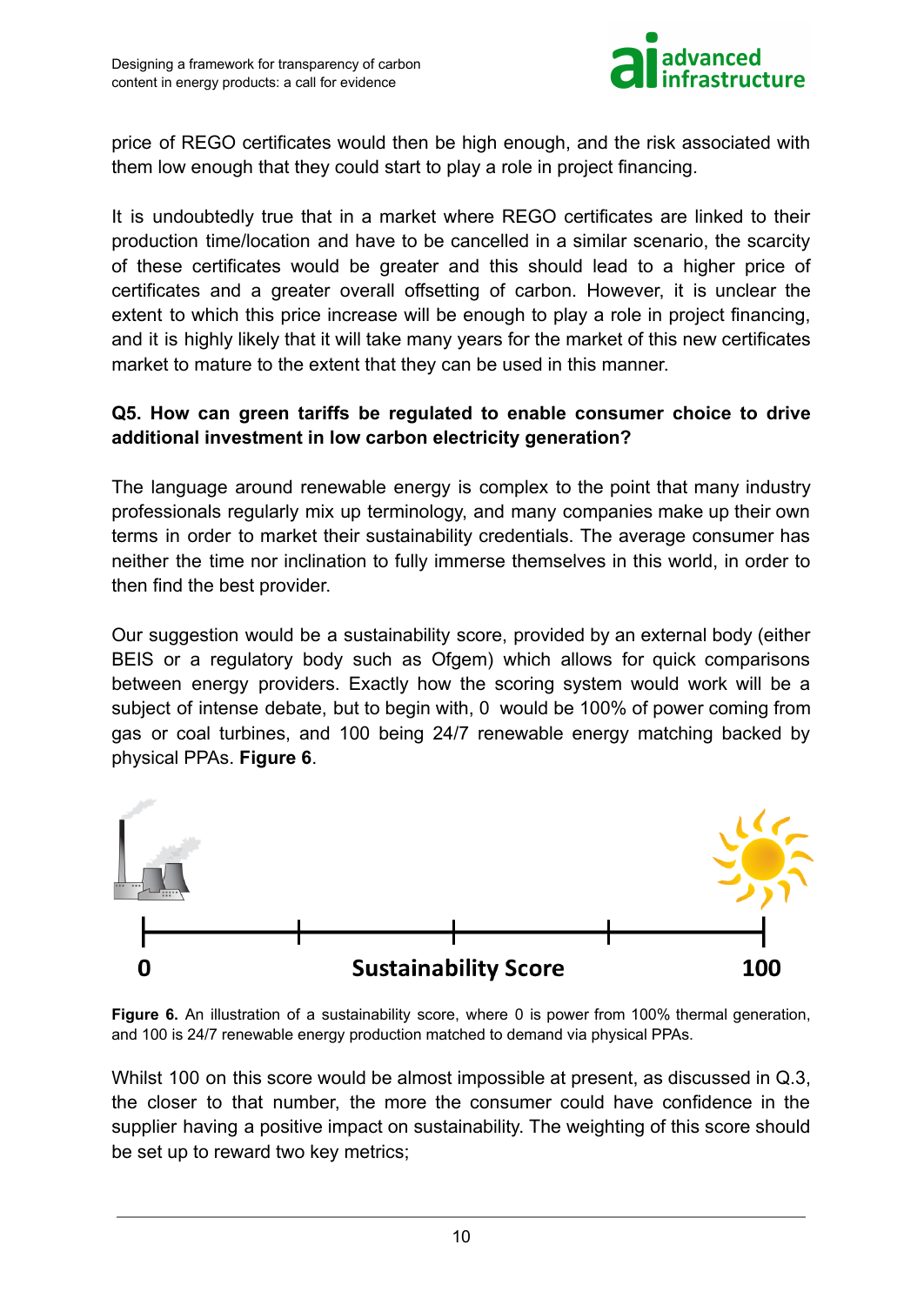

- 1. Additionality how much does the supplier, through the actions of this tariff, contribute to increasing the amount of renewable energy available.
- 2. Carbon Avoided how much does the supplier, through the actions of this tariff, contribute to avoiding carbon emissions that would otherwise have been produced.

Through this the buyer knows that their actions contribute to increasing the amount of renewable energy available, and to reducing the amount of carbon emitted. This achieves the ultimate goal of buying a clean energy tariff.

# **Q6. Should the ability to report emissions using both market-based and location-based emission factors be maintained, and if so, should there be a requirement to report both side by side in corporate reporting?**

Whilst neither market based or location based methodologies are perfect, location based emissions factors must be used to report emissions, whilst there is a place for both market based and location based reporting for carbon offsetting.

It is important to retain some level of market based carbon offsetting, as a deeper and more liquid market allows for more innovation and the ability of consumer choice to drive down emissions. However, the reporting of emissions should be done using a location based approach, as this gives a far more accurate picture of an organisation's emissions. Without this, our analysis shows many corporations vastly underreport, and therefore under offset, their carbon emissions. **Figure 7**.

This shows the emissions of the same factory calculated by, static annualised emissions (the current scenario), National - Static Average, real time emissions calculations at a national level, National - Real Time, and then the real time emissions of that factory, located in each region of the UK. As can be seen from the results, both the location, and the time, are incredibly important to an accurate calculation of emissions. The national static average underestimates the emissions of the factory compared to the national real time average, and the national average is incredibly inaccurate when compared to the emissions calculated by location within the UK. The red bars are all the areas that a national, static calculation would underestimate, and the green are those that it would overestimate.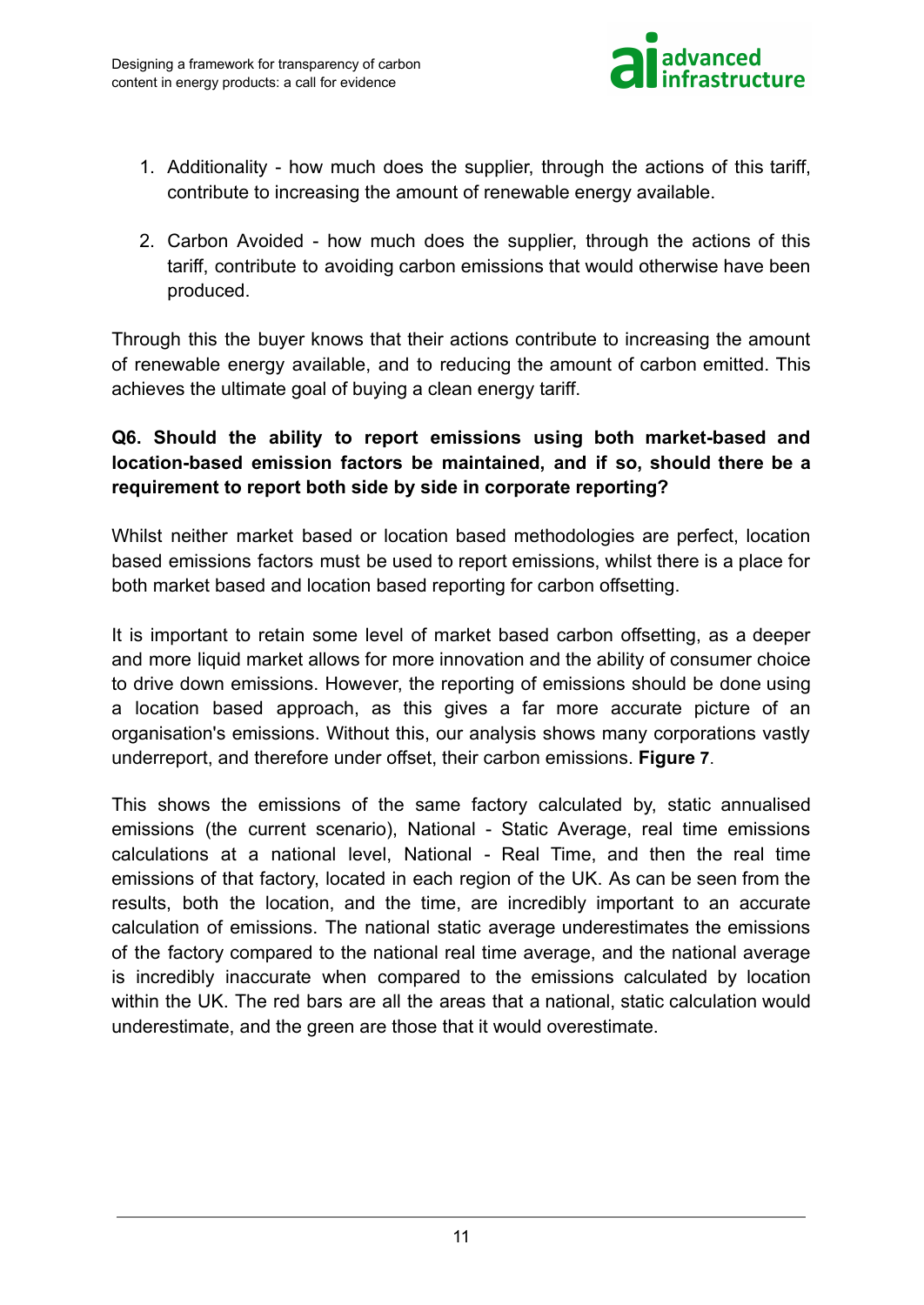



**Figure 7.** A comparison of the emissions of a factory in 2020, when calculated nationwide with an annualised average (National - Static Average), when calculated with a nationwide real time approach (National - Real Time), or by using a localised and real time emission factor in every area of the UK. The red bars show which areas a national static calculation would underestimate the emissions of the factory when compared to a location based and real time approach, whilst the green lines show areas where the emissions would be overestimated.

These calculations are similarly varied by location for many different electricity consumption profiles, from individual consumers through to large corporations. Whatever the energy consumption, the location matters hugely. If corporations are reporting emissions based on a purely market based approach, there will be huge inaccuracies in their reported emissions. This is detrimental for both consumers and the environment. If corporations are under-reporting their emissions then they are going to do less to offset those emissions, meaning more carbon is emitted than offset. There will also be less incentive for companies to provide the best carbon offsetting strategies that they can, if they can hide their emissions under a national average.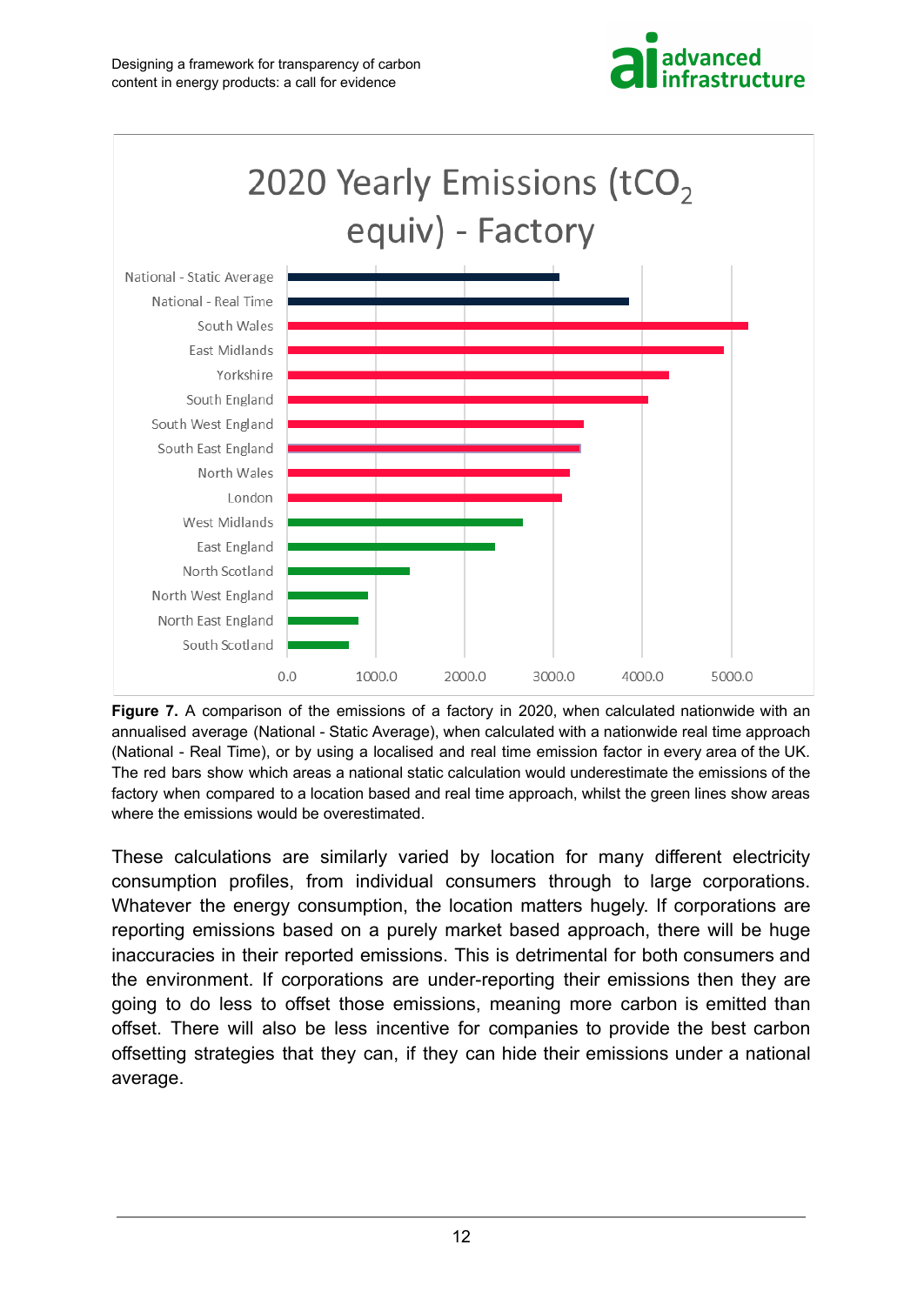

Furthermore, purely market based reporting disincentives the implementation of targeted, local sustainability strategies that can be hugely effective in reducing carbon emissions and increasing carbon offsets. Strategies such as;

- Load management to remove high consumption from local grid carbon emission peaks
- Optimal renewable asset siting to maximise carbon offset from the asset
- Local carbon planning and management

A lot of these actions represent fairly easy to implement sustainability strategies, however, there is no incentive to do this under the current retrospective annualised carbon reporting, using market based reporting. Under the current system, a kWh of power used has the same carbon intensity associated with it whenever it was used, and wherever it was used, as discussed in Question 1. Using location based reporting in real time, the emissions associated with that kWh are much more accurately calculated, which incentivises the reduction in carbon emissions associated with every unit of power at every point in the day. This overall leads to a far greater reduction in carbon emissions.

To truly optimise carbon reporting, the offsetting ability of any project should be measured against a localised Marginal Emission Factor. This measurement takes into account for every kWh of energy produced by a renewable asset, for example, where would that kWh of energy have come from if that asset did not exist, and what would be the carbon emissions associated with that alternative path. If the marginal power being turned down by the renewable asset is a gas turbine, this represents a very high amount of carbon offset. If the marginal power is instead another renewable asset (e.g. a wind turbine who's output has to be constrained for grid stability) this is a negligible amount of carbon offset. Whilst this topic falls beyond the remit of this call for evidence, again, locationality of actions is key to their sustainability outcomes.

Whilst it is true that electrons cannot be traced through the grid exactly, we can model power flows and measure interconnectors and constraint boundaries across the network. From this we have a good understanding of where the power is flowing from, and to, and so disconnecting the location entirely represents another gross oversimplification and inaccuracy in carbon accounting and carbon offsetting.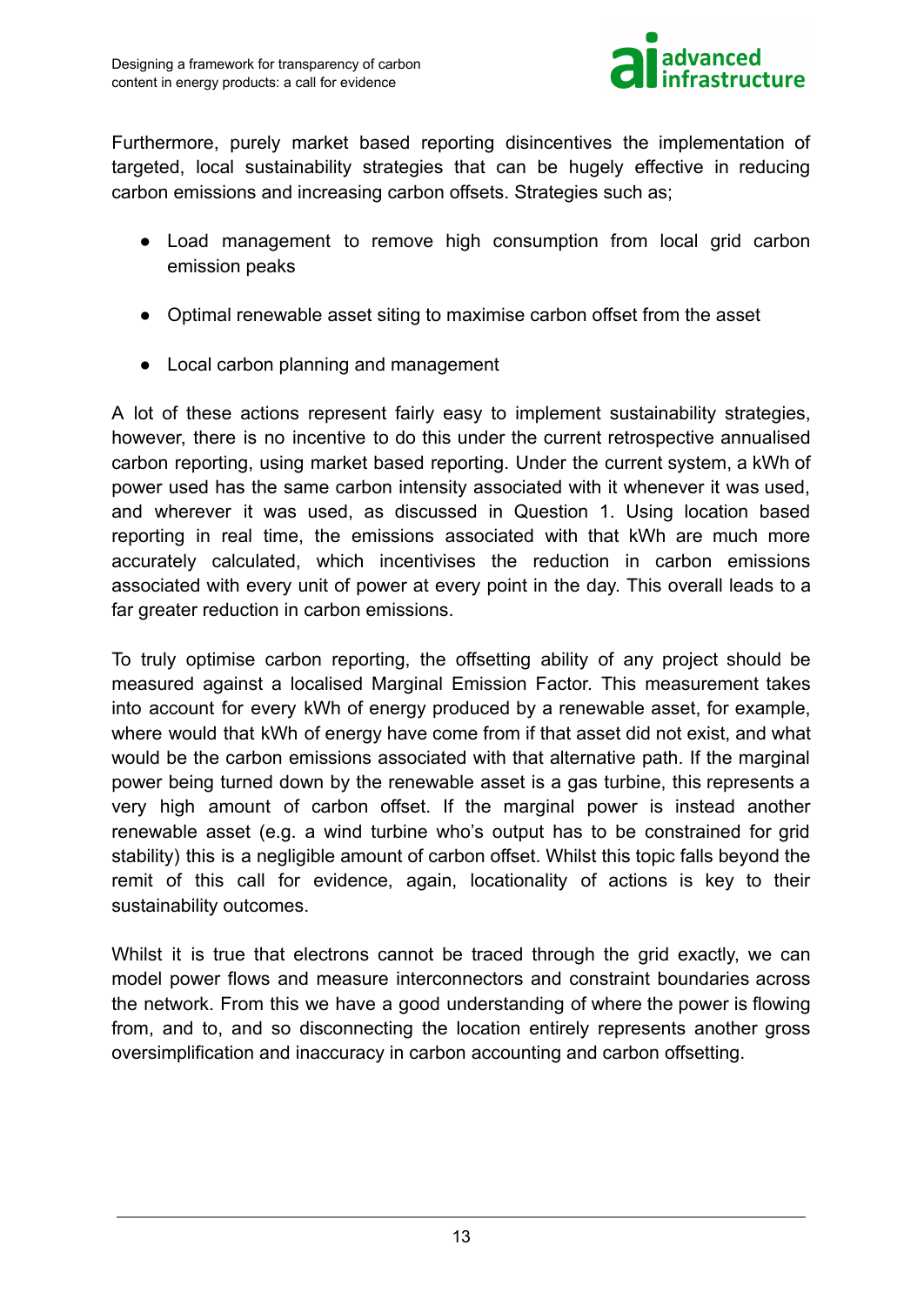

## **Q7. Can you provide any evidence regarding the types of messages associated with green electricity tariffs that you believe to be misleading to consumers?**

Much of the advertising jargon and publicity around green tariffs is an oversimplification and, whether intentional or not, is misleading to consumers. "100 % renewable" tariffs are expected by most of the public to mean your electricity comes all of the time from renewable energy sources. This is obviously not the case, and so this type of language should be heavily regulated. To our knowledge, the supplier 'Good Energy' are one of the only, if not the only suppliers that make the claim of "100 % renewable energy" and back this up with sourcing their power from only renewable energy assets. This should be a hugely unique selling point, but given the ability of other suppliers to use unbundled REGOs to also sell "100% renewable energy" this is not the case.

## **Q8. Can you provide any evidence as to the type of interventions or remedies (including international best practice approaches) which may help achieve greater transparency in green electricity tariffs?**

The EnergyTag Initiative are running pilot programs with many partners in Europe, Australia and the US, with more planned in the future, showcasing the possibility and benefits of using granular energy certificates matched by time and by location.<sup>9</sup>

# **Q9. How best do you think the carbon content of energy supplied to a home or business consumer could be made more transparent to consumers?**

The carbon content of energy supplied to consumers could be easily made more transparent by more widely publicising the local grid emission factor. This could be done via an app, the screen on a smart meter, or through connected internet devices. It is easy to understand that a higher number means more carbon emitted, and a lower number means less, per unit of energy consumed.

Emission calculations of both suppliers and consumers of electricity should be made as granular as possible, either half hourly or hourly in real time. They should also be as granular in terms of location as is possible for a reasonable calculation model. This granularity should be extended to offset by REGO certificates as well.

<sup>9</sup>

[https://www.energytag.org/wp-content/uploads/2021/05/EnergyTag-and-granular-energy-certificates.p](https://www.energytag.org/wp-content/uploads/2021/05/EnergyTag-and-granular-energy-certificates.pdf) [df](https://www.energytag.org/wp-content/uploads/2021/05/EnergyTag-and-granular-energy-certificates.pdf)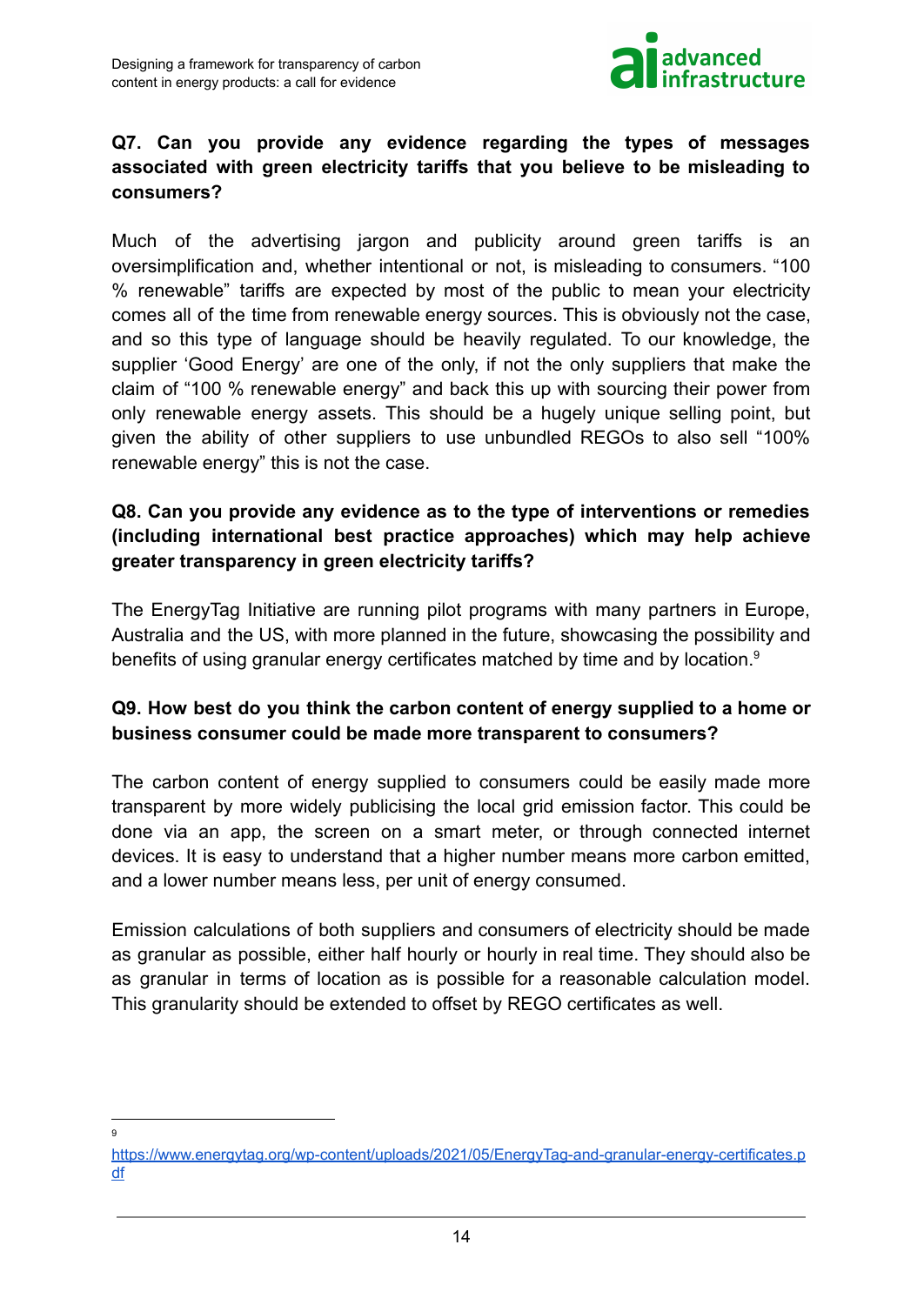

The ultimate aim is a system where every kWh of electricity is measured in terms of carbon emitted at production, by hour and location, and is matched against its use, by hour and location.

## **Q10. Should there be any avenues to accommodate flexibility technologies within a future green tariff framework? If so, how could this be achieved?**

Yes. In order to increase the penetration of renewable energy into the grid, the level of energy storage must increase dramatically, and so creating market based incentives for this is imperative.

Advanced Infrastructure works with a housing development to optimise their flexibility asset for sustainability. The 1.3 MWh battery is optimised to charge when the local grid marginal emission factor is lowest, and discharge when the local grid marginal emission factor is highest, using both forecast and historic data to find the most carbon saved. **Figure 8**.

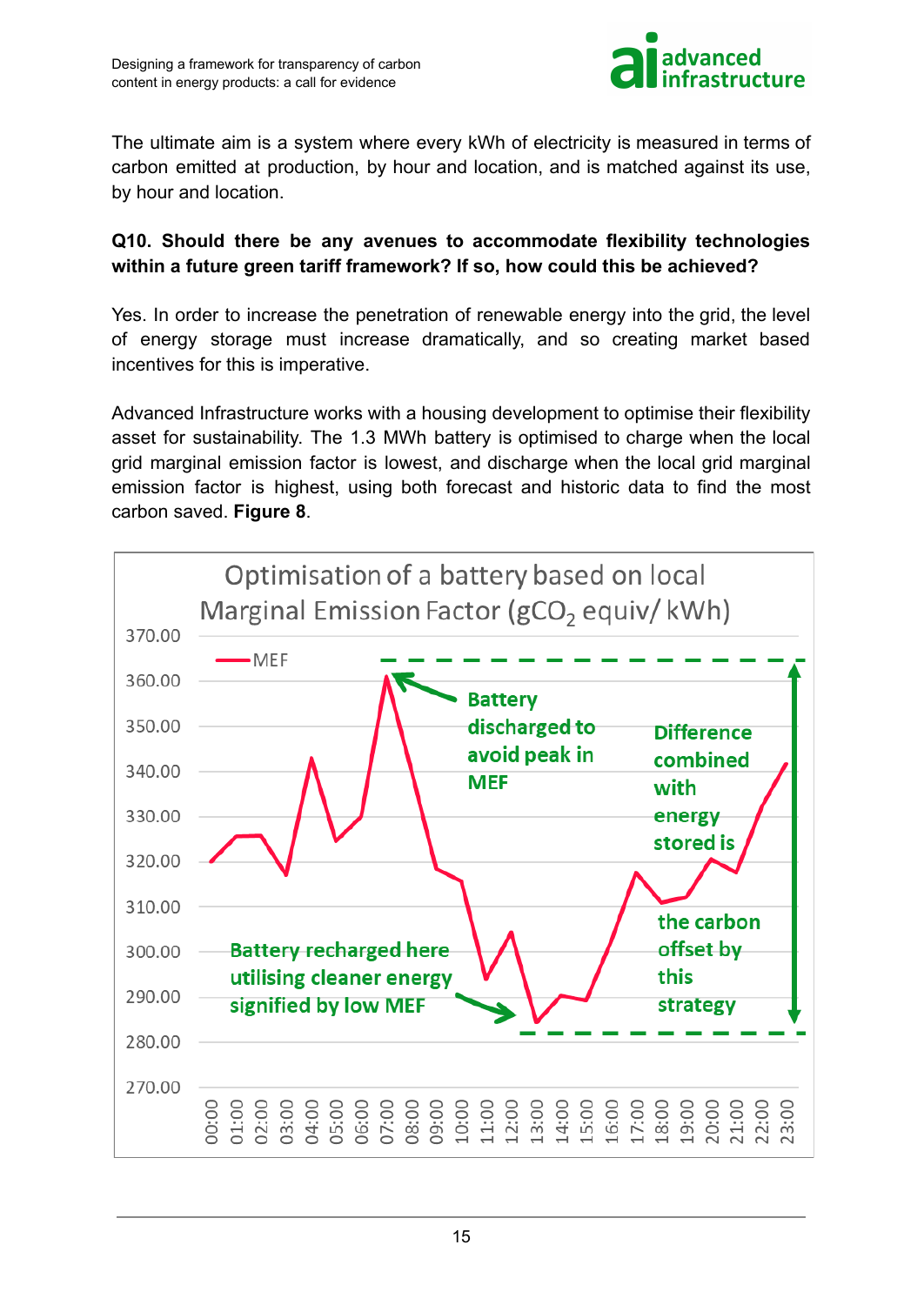

**Figure 8.** The optimisation of a flexibility asset based on local Marginal Emission Factor. The carbon offset is the difference between the marginal emission factor of the charging and discharging multiplied by the energy discharged and accounting for efficiency.

This action should be accountable as a carbon offset as it clearly reduces the amount of carbon emitted in the atmosphere, when compared to not running the battery system. The carbon offset is the difference between the marginal emission factor (MEF) at the time of usage and the time of storage, combined with the energy discharged into the grid, accounting for efficiency;

$$
Carbon \; Offset \; = \; [MEF_{(t = use)} - MEF_{(t = storage)}] \; \times \; kWh
$$

Similar projects such as the CarbonFlex pilot have demonstrated the benefits of using flexibility assets optimised for reducing carbon emissions.<sup>10</sup> The key to how this is accounted for is for the energy stored in the system to be associated with the carbon emissions of its production, rather than its usage, accounting for the efficiency of the system.

# **Q11. Can you provide any evidence on areas where the current REGO system works well or creates barriers to the market offering more innovative ToU tariffs?**

The current REGO system creates barriers to market offering more innovative ToU tariffs, as they allow suppliers using only unbundled REGOs to undercut those with more sustainable or innovative offerings in price, whilst using the same language in marketing, as discussed in Question 7.

They also do not provide any measure of benefit for consumer or supplier behavioral choices which could lead to a reduction in emissions as discussed in Question 6.

# **Q12. Are there any other emerging needs you believe a future green or low carbon tariff framework should accommodate?**

No. The addition of time and location to the accounting of carbon emissions in power generated and used is the main requirement for this framework and should be the focus.

<sup>10</sup> <https://www.energyunlocked.org/carbonflex>